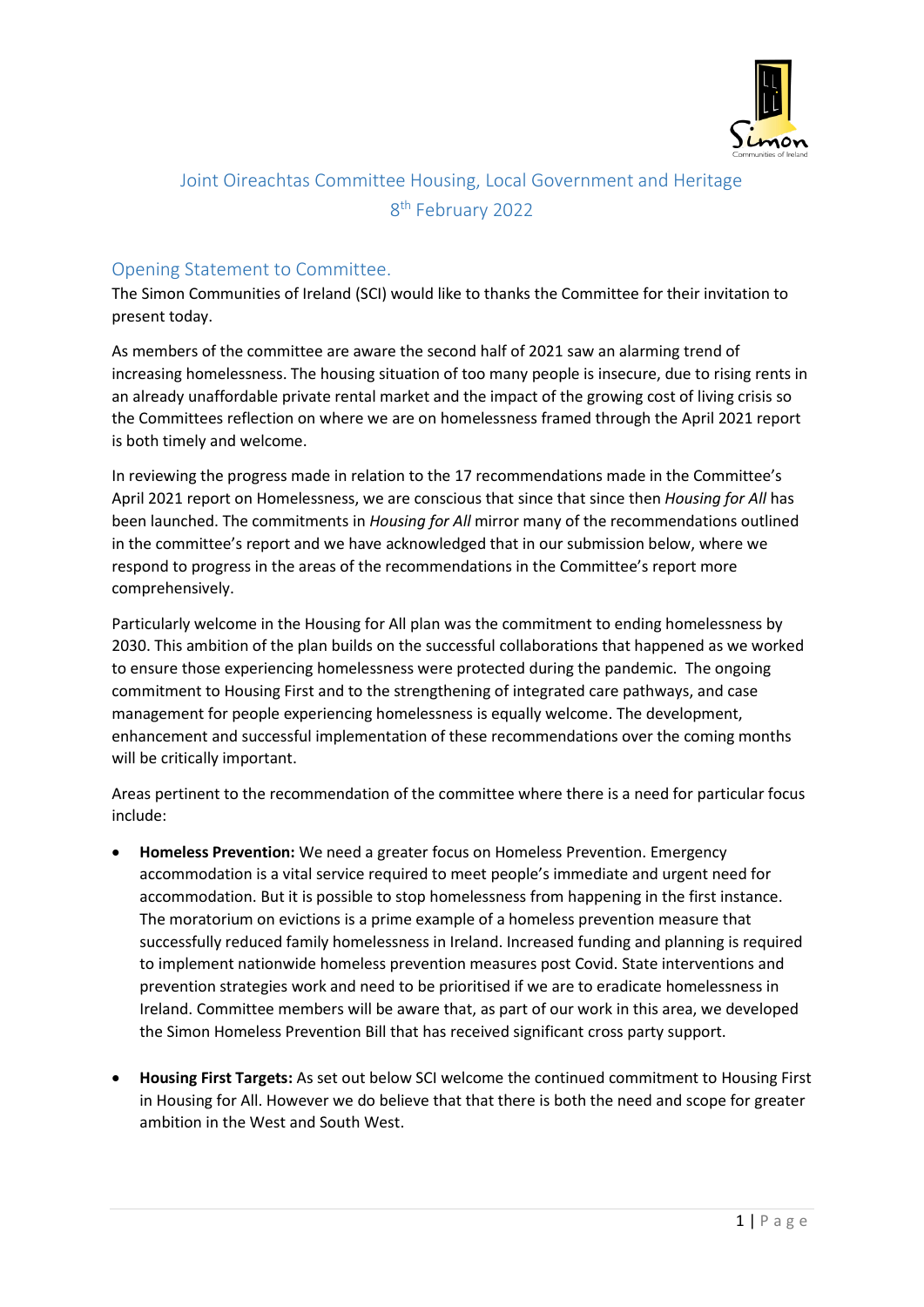

 **HAP Rates and discretions of local authorities:** The committee will be aware of SCI's quarterly snapshot report 'Locked Out of the Market'. The findings of the latest report and the series of reports highlights the critical shortage of affordable accommodation in the private rental market. The runaway inflation in the cost of housing has led to a situation in which individuals and families have little option but to "top-up" the HAP payment in order to secure a home. This is increasingly unsustainable and the HAP rates and discretion of local authorities have to be addressed as a matter of great urgency.

## SCI Commentary on Recommendations

#### **Recommendation 1. Consideration be given to extending the moratorium on evictions following the lifting of the 5km travel restrictions**.

Evictions are a key driver of homelessness. The termination of tenancies leaves people with no feasible housing option, increasing the risk of homelessness as a result, sometimes for extended periods. Protective measures for renters implemented during the Covid-19 pandemic had a clear impact in reducing family homelessness. The moratorium on evictions, when implemented, saw a drastic fall in homelessness while exits from homelessness remained steady, indicating that people were successfully prevented from entering homelessness during this time (see appendix). Take falls in family homelessness as an example. Family homelessness fell by well over a third (38%) in the Dublin region in November 2020 when compared to November 2019. Figures from the Department of Housing show that exits from homelessness in the first 9 months of 2020 were up 0.3% on same period in 2019, signifying that the driver of the momentous fall in family homelessness has been the prevention measures which avoided new families entering homelessness in 2020.. State interventions and prevention strategies work.

From April 23rd 2021, contrary to the recommendation of the Committee, the 5km rule on nonessential travel was lifted and with it the moratorium on evictions. This corresponded with a national increase in the number of Notice of Termination reported by the RTB (352 in Q1, 841 in Q2, and 887 in Q3 of 2021). This rise in evictions occurred despite additional protections provided in the Planning and Development, and Residential Tenancies Act 2020 for tenants who had fallen into rent arrears due to COVID-19, and were at risk of losing their tenancy. Protections – which expired on January 12 2022 – included a rent freeze and an increased 90-day notice period when ending a tenancy.

There are now no major protections for renters who have been affected by the Covid-19 pandemic. This is of considerable concern given the rise in homelessness in the latter half of 2021. While extending the moratorium on evictions would be a hugely positive step, SCI have argued for the provision of legislative change that would provide a long-term measure to protect renters from homelessness.

SCI was pleased to see the Simon Bill (Residential tenancies (Amendment) (Extension of Notice Periods) Bill 2021) pass second stage in Dáil Éireann<sup>1</sup> and we urge the Government to ensure its legal

[https://www.oireachtas.ie/en/bills/bill/2021/159/?highlight%5B0%5D=residential&highlight%5B1%5D=tenanc](https://www.oireachtas.ie/en/bills/bill/2021/159/?highlight%5B0%5D=residential&highlight%5B1%5D=tenancies&highlight%5B2%5D=amendment&highlight%5B3%5D=extension&highlight%5B4%5D=notice&highlight%5B5%5D=periods&highlight%5B6%5D=bill&highlight%5B7%5D=2021) [ies&highlight%5B2%5D=amendment&highlight%5B3%5D=extension&highlight%5B4%5D=notice&highlight%5B](https://www.oireachtas.ie/en/bills/bill/2021/159/?highlight%5B0%5D=residential&highlight%5B1%5D=tenancies&highlight%5B2%5D=amendment&highlight%5B3%5D=extension&highlight%5B4%5D=notice&highlight%5B5%5D=periods&highlight%5B6%5D=bill&highlight%5B7%5D=2021) [5%5D=periods&highlight%5B6%5D=bill&highlight%5B7%5D=2021](https://www.oireachtas.ie/en/bills/bill/2021/159/?highlight%5B0%5D=residential&highlight%5B1%5D=tenancies&highlight%5B2%5D=amendment&highlight%5B3%5D=extension&highlight%5B4%5D=notice&highlight%5B5%5D=periods&highlight%5B6%5D=bill&highlight%5B7%5D=2021)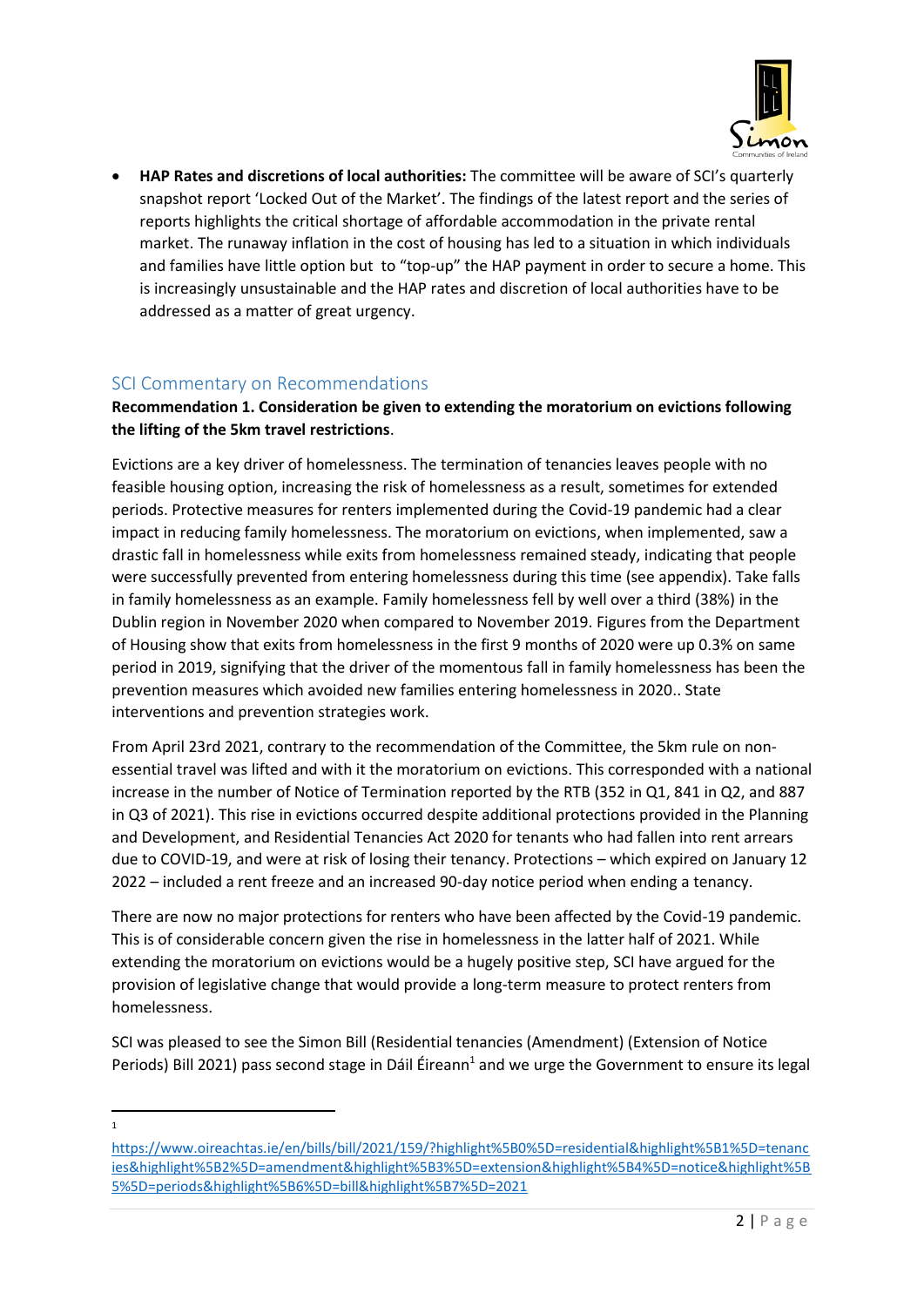

enactment in 2022. The Simon Bill, if enacted, will provide increased protection for those facing eviction and deemed to be at risk of homelessness. Homeless services and local authorities are regularly contacted by people who are coming to the end of a tenancy notice period, and are imminently at risk of homelessness, having been unable to source alternative accommodation. In such a case, if a local authorities determine a person or family are 'at risk of homelessness', the amendment will trigger an extension in the notice period for that household to allow time to prevent homelessness. This determination and extension should be accompanied by a commitment to ensure that the individual or family effected will be given all available supports to take advantage of the extension and secure alternative accommodation as soon as possible.

**Recommendation 2. The Department of Housing, Local Government and Heritage liaise with the Department of Health and ancillary health providers to ensure that there are no barriers to service for those with dual diagnoses of addiction and mental health difficulties and to ensure that the client-centred approaches, in particular rapid access to methadone treatment if requested, identified as successful during the pandemic, are retained.** 

The silver-lining of the Covid-19 pandemic was the cross-departmental co-operation and urgency seen nationwide to protect and support those most vulnerable in our society. SCI's 2021 research report Sustaining the Accelerant?<sup>2</sup> looked at the effect of the pandemic on front-line workers and service users experiencing homelessness. Positively, in some areas, the increased availability of inreach medical and health services allowed services users to engage more fully with the services, while on other regions online and phone consultations continued:

- The sustained availability of methadone and benzodiazepine maintenance has meant that for some service users their addictions have become more manageable.
- The very low levels of Covid infection and associated fatality amongst rough sleepers and users of emergency shelters throughout the pandemic was due to their early recognition as a high-risk group for COVID-19, and the expansion and acceleration of services put in place by homelessness NGOs working together with statutory bodies.
- Liaison with the HSE, GPs and Local Authorities, as well as proactive stances taken by organisations and their staffs, led to much higher than expected uptake ofvaccinations for both service participants and staff.

Additional SCI research which looked more closely at the direct experience of service users found

Flexible, intensified, and person-centred health-related supports developed during the pandemic positively affected people experiencing homelessness within our services. *Housing for All commits to*  building on existing health supports and strengthening models of care for people experiencing homelessness *(*actions 3.10 -3.14). SCI look forward to their speedy implementation. We note that some actions are due to be implemented as soon as Q2 of 2022:

 **3.12**. Finalise a model of health care for people experiencing homelessness, including a health / vulnerability assessment tool to assist in determining suitability for Housing First and level of support needed **(Q2 2022)**

<sup>&</sup>lt;sup>2</sup> [https://www.simon.ie/wp-content/uploads/2021/09/Simon\\_Sustaining\\_the\\_Accelerant.pdf](https://www.simon.ie/wp-content/uploads/2021/09/Simon_Sustaining_the_Accelerant.pdf)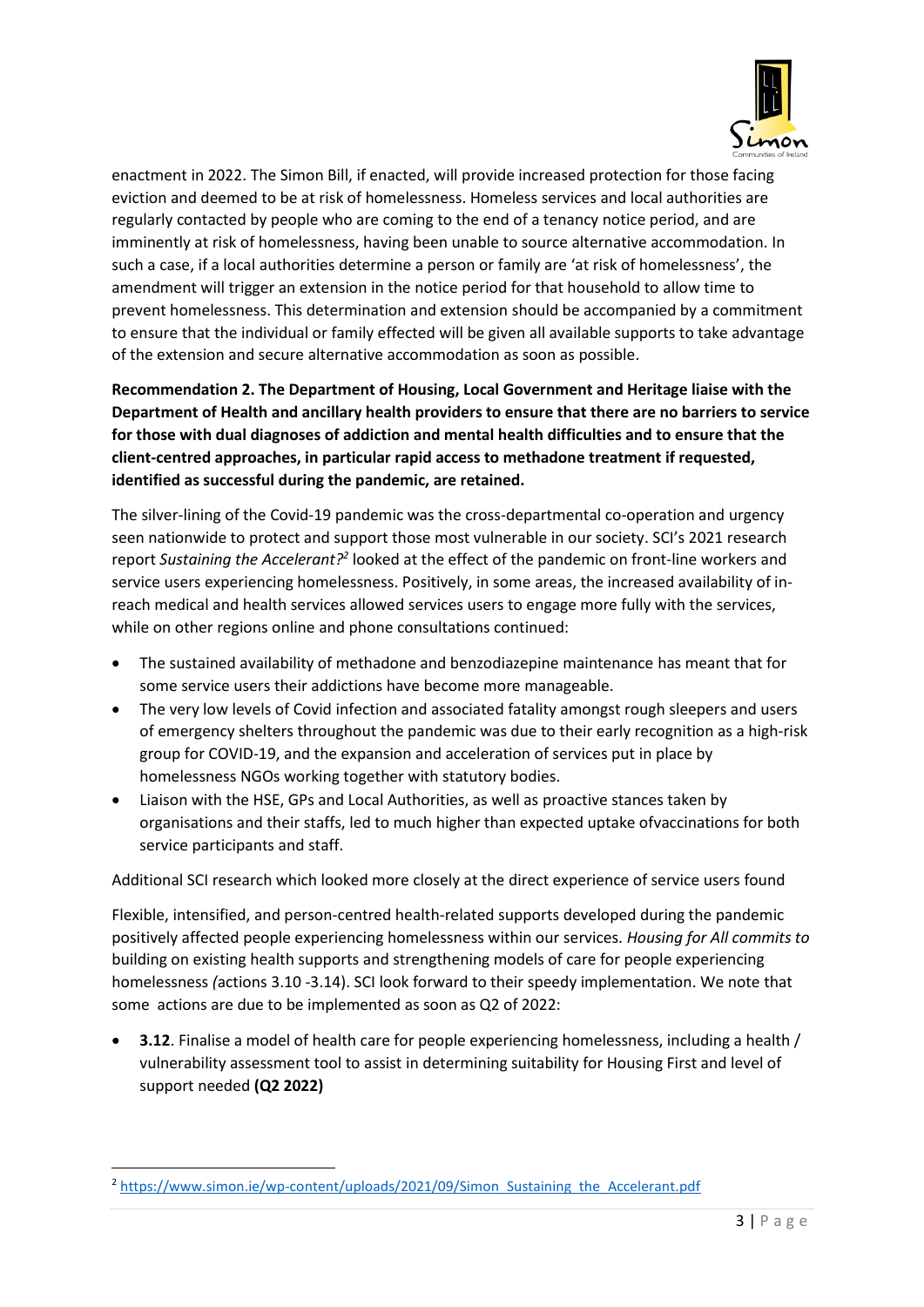

 **3.14.** Expand the case management approach for homeless people living with drug or alcohol addiction and enhance treatment options **(Q2 2022)**

As we recover from the pandemic, SCI hope to see health focussed policies implemented, with sufficient resources toensure their success. Thise delivering Frontline services are most keen to see more seamless integration between Mental Health and Drug Services for clients with complex needs.

**Recommendation 3. The Housing First initiative be significantly expanded and for targets to be revised annually in a Housing First Needs Assessment. Further, for the Housing First scheme to ensure that single people with overnight access to their children are provided with two-bedroom accommodation.** 

The publication of the 2022-2026 Housing First National Implementation Plan was a positive step towards expanding Housing First tenancies and supports in Ireland. Under the plan, 1,319 supported tenancies are to be delivered over five years. We would note that the targets set for the South West and West, areas where Simon Communities are engaged in the provision of Housing First are less than those delivered in the previous plan. We would welcome more ambition in this area. We note that there is no mechanism to review targets annually but there is a commitment to a review in 2024. This may be an opportunity to review these targets

One of the ongoing challenges in the provision of Housing First in the experience of Simon Communities on the ground is that there is little to no flexibility when it comes to accessing two bedroom properties for Housing First tenants. This can be so where compelling cases can be made based on the circumstances of the perspective tenant andwhere one bed units cannot be found simply because few if any such one bed units are on the market.

Our experience is that Local Authorities would like to have greater discretion in this area. Onebedroom properties are in chronically short supply, particularly outside of the Dublin region. We do acknowledge that *Housing for All* commits to underpinning the Housing First programme with the delivery of additional one-bed properties (Action 3.5). However, given the chronic need, until we see the delivery of one bed units increasing, the restriction to one bed properties for the Housing First remains a barrier to rapid delivery and successful outcomes.

## **Recommendation 4. The maximum discretionary uplift seen in the HAP allowance utilised in Dublin local authorities be expanded to local authorities in other counties where necessary to meet housing needs, particularly for single-person households.**

There have been no changes nationwide to the standard or discretionary HAP rates since the publication of this committee's recommendations in April 2021, or indeed for many years. The €550 maximum allowable for a single person in Cork City (or 660 with 20% Maximum discretion)is iin place since 2016 but the average rent for a one bedroom apartment in Cork City Centre now stands at over €1,500 compared to an already expensive €850 in 2016 (Ref Locked Out Reports 2016 and 2021). . Lack of affordable rental accommodation for people in sudden need of finding new accommodation has been a key driver of homelessness.

SCI's latest *Locked Out of the Market<sup>3</sup>* snapshot study highlights the lack of properties around the country affordable within standard or discretionary HAP limits. December 2021 saw the majority of

<sup>3</sup> <https://www.simon.ie/e-publication/locked-out-of-the-market-december-2021/>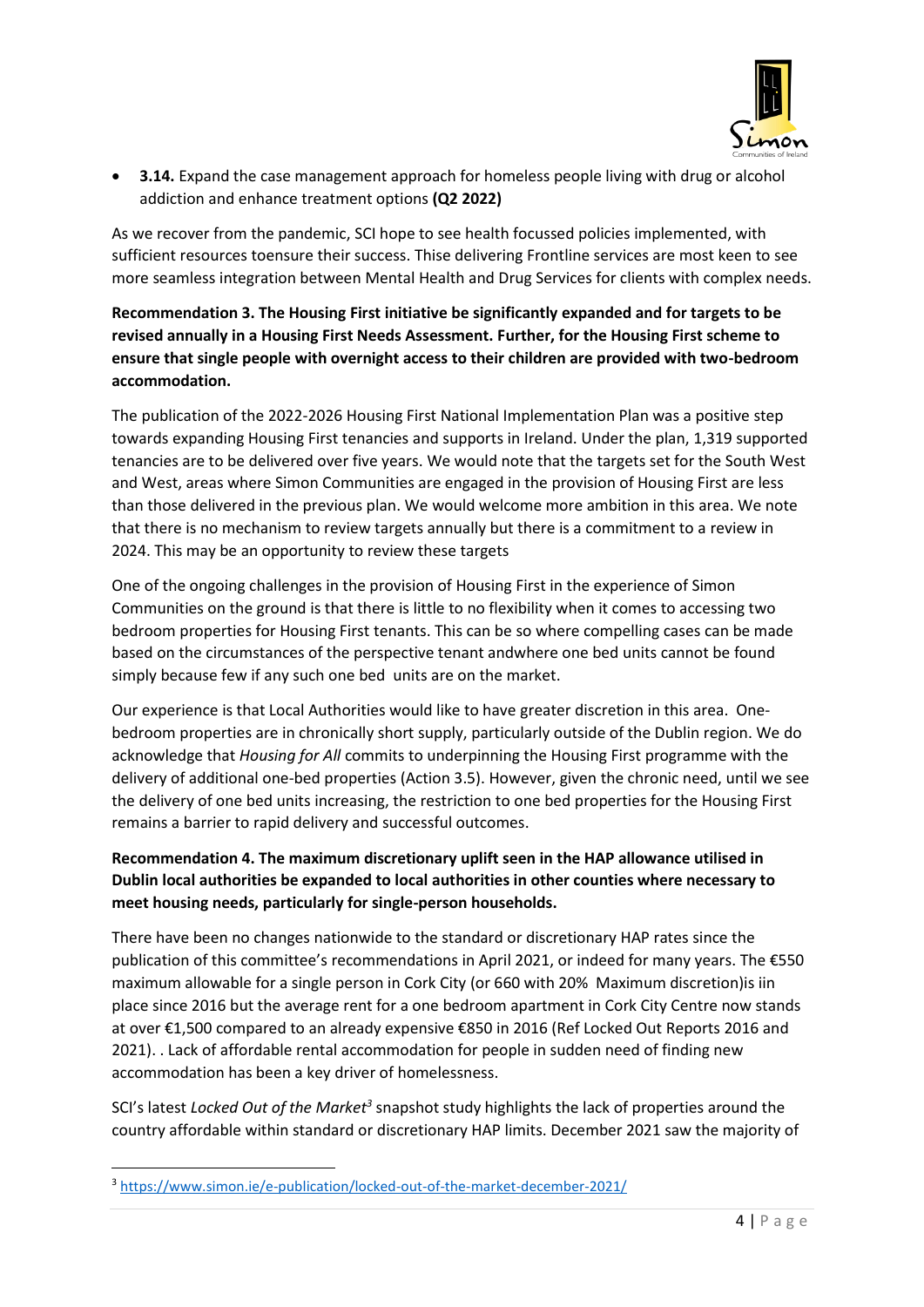

properties available within HAP limits predominantly located in Dublin. In fact, 80% (118) of all HAP properties (148) across the 16 study areas were located in the three Dublin areas (Dublin City Centre, Dublin City North, and Dublin City South). In 5 of the 16 study areas, there were no properties available to rent in any household category within standard or discretionary Rent Supplement/Housing Assistance Payment HAP limits. Those areas were Athlone, Galway City Suburbs, Limerick City Centre, Sligo Town, and Portlaoise.

Single people are still in particular need of affordable housing. Of the 148 properties available across the 16 areas during the study period, only four locations (Dublin City North, Dublin City South, Dundalk, and Waterford City Centre) had properties (one-bedroom units) within standard HAP limits for single people. Two of these properties were available within the standard HAP limit, and an additional six properties were available under discretionary HAP limits for single people. This is concerning considering single adults represent 53% of all those homeless in Ireland.

Given the continuous rising cost of rent, both standard and discretionary HAP rates need to be locally re-assessed. Current HAP rates do not adequately meet the levels of cost associated with private rental accommodation across the country, particularly outside of Dublin. As an interim measure while the provision of affordable and social housing increases, SCI has called for increases of standard HAP rates to reflect changes in market rents since 2016 and an expansion of the 50% discretionary HAP rate for all areas outside of Dublin. Such financial support is necessary while affordable accommodation is in short supply to prevent homelessness and support move on.

#### **Recommendations 5 and 11 relating to the standards within homeless services**

- **Recommendation 5. HIQA be appointed to conduct independent statutory inspections and monitoring in all homeless services**.
- **Recommendation 11: The National Quality Standards Framework be applied to all services for all people who have become homeless as was originally intended, including to privatelyoperated Emergency Accommodation that is in receipt of public funds**.

In 2019, the DRHE launched its National Quality Standards Framework (NQSF) for homeless services, a document outlining the supports that homeless services should offer people and the rights they should enjoy. The NQSF for homeless services was due to be rolled out nationally over a 12- month period from the 1st July 2019. This was put on hold due to Covid-19, but is expected to commence again shortly.

Simon Communities across Ireland do not run privately operated emergency accommodation, but we do believe that all people experiencing homelessness deserve the highest standard of care possible and deserve the same standard that is applicable in all services.

**Recommendation 6. The Department of Housing, Local Government and Heritage engage with the Department of Social Protection to raise awareness of the harmful effects, such as in cases of people experiencing addiction, that can result from the double payment of social welfare in some cases and to implement procedures to support clients who might want to mitigate against this**.

During the Covid-19 pandemic – in a bid to restrict unnecessary movement and curb the spread of the virus – weekly social welfare payments were changed to a fortnightly schedule from 23 March 2020. The measure was kept under constant review, and the Department of Social Welfare began to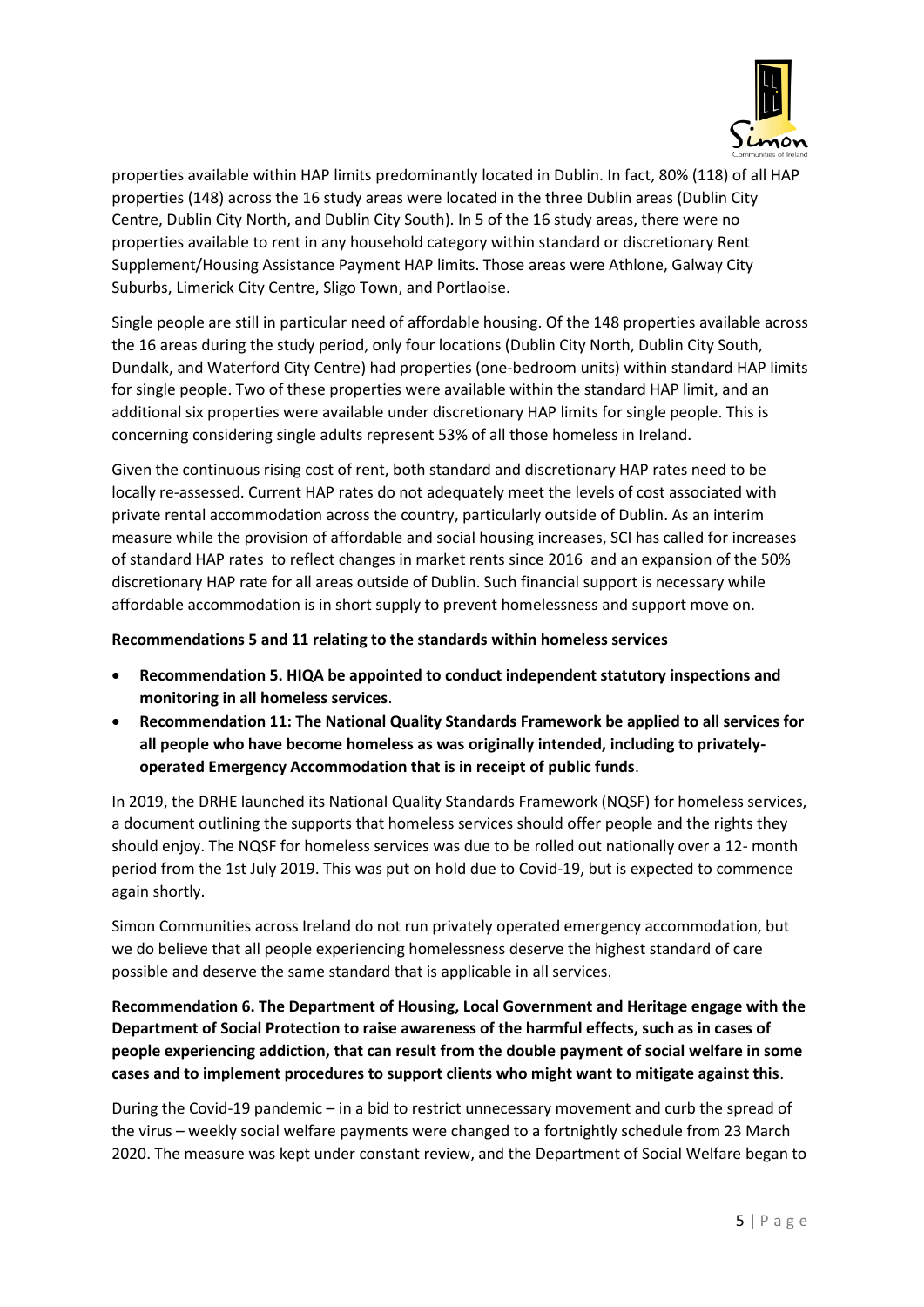

move most payments back to their weekly schedule starting in August 2020, with all payments now reverted back to their original schedule pre-pandemic.

SCI does not believe that a person's social welfare payment should be policed based on history of addiction. We do, however, recognise that clients may be in need of additional support when it comes to financial management including people in addiction or people at risk of financial abuse. For those who require such financial support, clear pathways to support within the Department of Social Protection that will allow people to create an individualised payment plan that mitigates against harm would be very welcome. In the case of emergency double payment measures – such as during the Covid pandemic – those who are vulnerable with large sums of money should be worked with and maintained at a weekly payment if suitable.

For those in homelessness struggling with addiction, SCI believes the correct response is the provision of support that includes the promotion of Harm Reduction practices, increased access to counselling and mental health care, and support for detox centres. Such supports – that can prevent problematic drug use causing harm or premature death – need to be regularly available for people experiencing and at risk of homelessness.

**Recommendation 7. An agreed methodology be introduced between the HSE, the Department of Housing and the Dublin Regional Homeless Executive, for recording the deaths of people experiencing homelessness or people accessing homeless services, and to agree what procedures are put in place by all relevant service providers to ensure that there are adequate Adult Safeguarding Reviews of such deaths**.

Simon Community services continue to follow protocol in informing the HSE and the Local Authority of any deaths in services and support the analysis of untimely deaths for people experiencing homelessness.

**Recommendation 8. The Department of Housing, Local Government and Heritage liaise with local authorities, homeless service providers, and the HSE to ensure the funding and roll out of traumainformed practice for all those providing frontline supports to people at risk of or experiencing homelessness, in accordance with health and safety obligations**.

Frontline workers supporting homeless people in Ireland are in need of great support. Embedding Trauma Informed Care into our practice is key in SCI, but accessing mental health care or additional training is not happening in any systematic or structured way. IN the case of the Simon Communities a lot of the support provided to staff is organised and arranged internally.

In Cork Simon (as an example), using their own resources they offer three counselling sessions to all staff each year, they established a Trauma Informed Care Working Group, have undertaken and external audit of its trauma awareness and implemented recommendations to improve same and have funded and delivers their own trauma-informed care training events as well as participating in events organised via the Local Authority

We do note that without sufficient levels of staff, ongoing training, and regular mental support, people working on the front-line run the risk of burnout as well as mental and physical stress.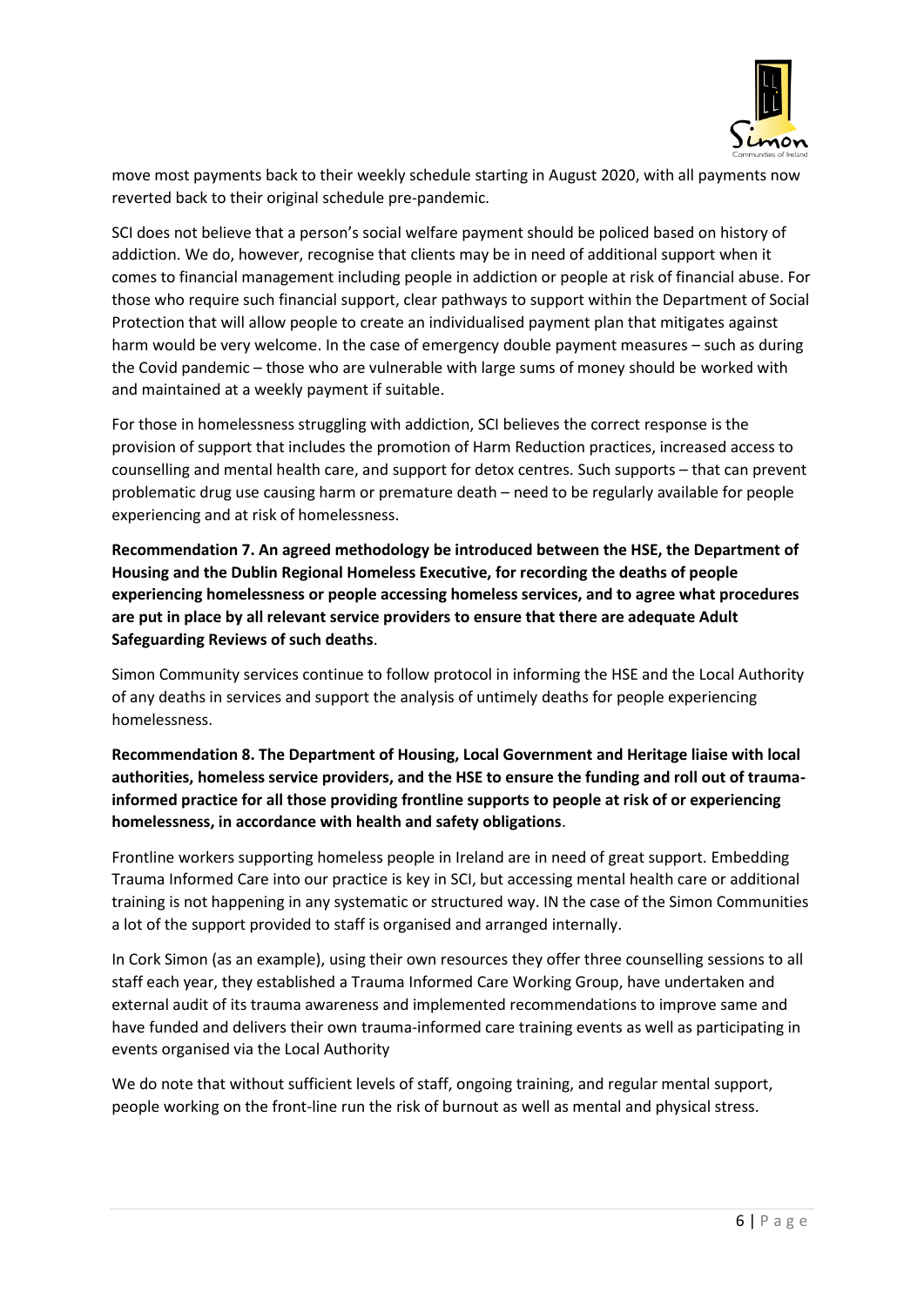

## **Recommendation 9. The Department of Housing, Local Government and Heritage set annual targets for Local Authorities for the provision of various house types with particular reference to one- and two-bed housing units via the Repair and Lease scheme**.

There continues to be a particular shortage of affordable, one-bedroom properties suitable for single people which is marked by an overrepresentation of homeless single adults (53% of all homelessness in December), and single households in need of social housing support (52% of all household types)

As mentioned, SCI's Locked Out of the Market<sup>4</sup> snapshot studies continuously show a lack of housing across the country affordable within HAP limits, with only 4 of the 16 areas studied providing onebedroom properties within HAP limits for single people (Dublin City North, Dublin City South, Dundalk, and Waterford City Centre).

Housing for All's action 3.8 commits to 'Issue guidance to Local Authorities on their Homeless Action Plans' has been completed according to the policy's Q4 progress report.<sup>5</sup> The forthcoming Development of local Homeless Action Plans provides an excellent opportunity for the Department of Housing to work with Local Authorities in setting annual targets targeted Housing provision.

In relation to utilising the Repair and Lease scheme, SCI supports the restoration and revitalisation of vacant and derelict properties. However, the revitalisation of these properties needs to provide a housing stock that is both targeted to local need and is affordable. Without affordability, properties revitalised under the repair and lease scheme will not help prevent or lift people out of homelessness.

## **Recommendation 10. Inspections of emergency accommodation for homeless people which were suspended due to COVID-19 be resumed immediately**.

Within SCI, inspections planned have been postponed due to Covid-19. SCI supports the return of these inspections to ensure there is a high-standard of care for people accessing services.

**Recommendation 12: In all instances where the provision of accommodation for people who have become homeless is being sought, NGOs and not-for-profit organisations should be permitted to tender to provide this accommodation**. We agree that new emergency or long term accommodation for homeless people is best delivered by experienced homeless services organisation rather than by for-profit private operators. We are not convinced that competitive tendering, open to such private sector operators, is the best approach to commissioning such services.

**Recommendation 13, 15, and 17 relating to emergency accommodation without supports:** 

- **Recommendation 13: The use of Private Emergency Accommodation be quickly phased out and replaced with Supported Temporary Accommodation, Housing First and appropriate longterm housing.**
- **Recommendation 15: The Minister, in conjunction with homeless service providers, phase out the involvement of private security firms in emergency homeless accommodation and provide a timeline for doing so.**

1

<sup>4</sup> <https://www.simon.ie/e-publication/locked-out-of-the-market-december-2021/>

<sup>5</sup> <https://www.gov.ie/en/publication/84e61-housing-for-all-q4-2021-progress-report/>